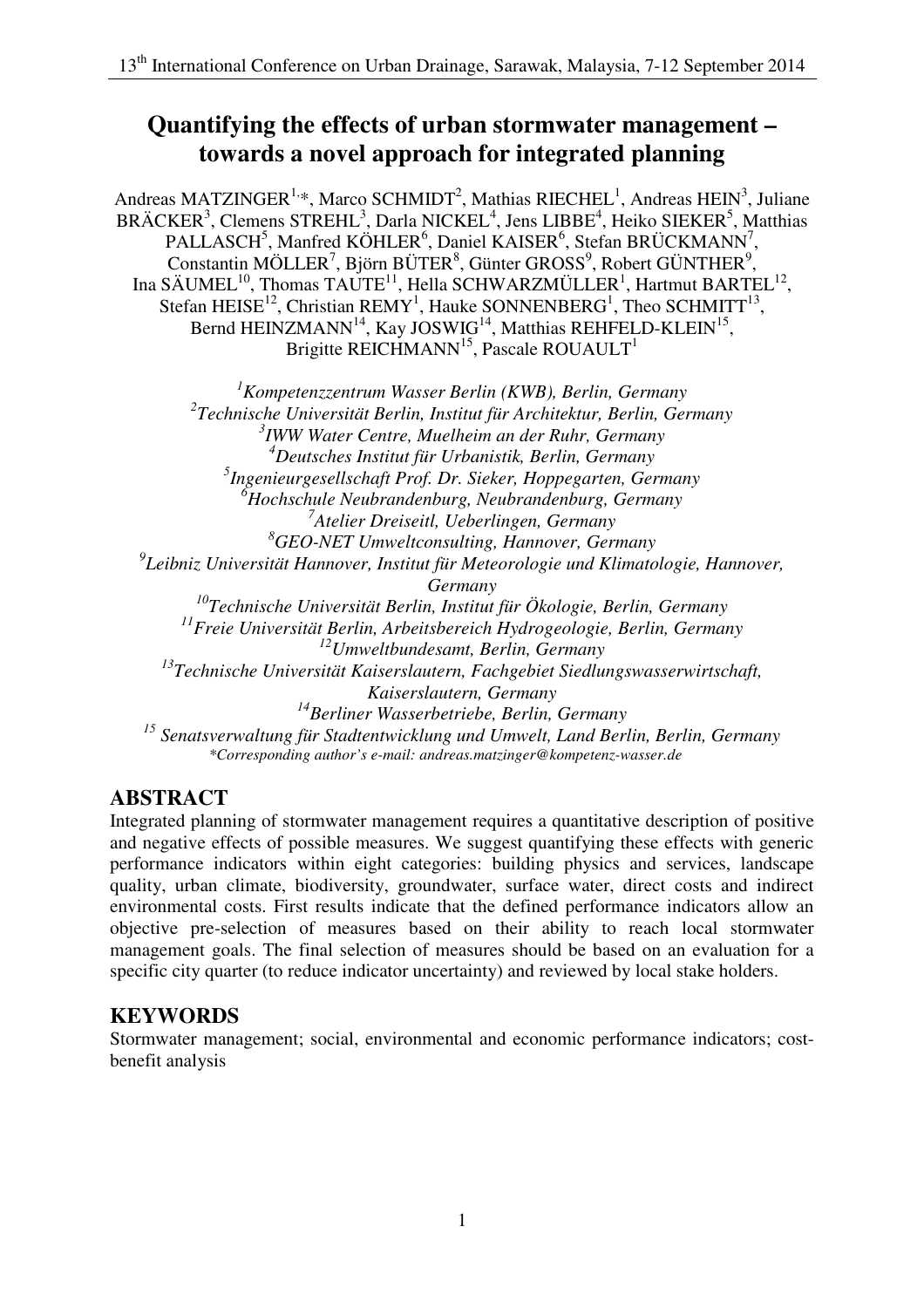### **INTRODUCTION**

 Stormwater runoff from impervious surfaces can lead to significant impacts on receiving lakes and rivers regarding hydraulics (Krejci et al. 2004), trophic state (SenGUV 2002), toxic impacts (Burkhardt et al. 2009) and bathing water quality (Oppermann 2011). In addition, traditional stormwater drainage prevents utilizing the positive potential of rain water (i) for building services (e.g., cooling systems, (SenStadt 2010)), for improved urban landscape quality (Dreiseitl and Grau 2009) and the reduction of urban heat exposure (Harlan et al. 2006), (ii) for increased biodiversity (Oberndorfer et al. 2007) and for reinstating a more natural water cycle (Kravčík et al. 2007). Stormwater measures that focus on infiltration can also affect groundwater resources positively or negatively (Göbel et al. 2004). Finally, implementation of stormwater measures can lead to a reduction or an increase in both direct and indirect costs and in the use of resources.

 To reduce the negative impacts of impervious surfaces and make use of the potential benefits of stormwater, a number of measures can be applied at different spatial levels:

- at the building level: e.g., green roofs, rain water use or local infiltration (SenStadt 2010)
- at the city quarter level: e.g., de-paving of impervious areas, artificial ponds, filters at manholes, adapted street cleaning (Zweynertl et al. 2007)
- at the catchment area level in combined and separate sewer systems: e.g., sewerage management, end-of-pipe treatment, storage in sewers (DWA 2005).

 A wide range of stormwater measures are implemented today. However, a quantitative description of positive and negative effects is incomplete for most of these measures. As a result, we aim at filling this gap to help decision makers find optimal combinations of measures for their specific settings.

### **METHODS**

 Goals of stormwater management are formulated for eight effect categories (effects 1 to 8 in Fig. 1). These goals depend on the local situation; if, for instance, the groundwater level is below a local target value, increased groundwater recharge (up to the target) would be one goal in the category "groundwater". For the selection of appropriate measures to fulfil local goals, these goals are broken down into generic performance indicators. In the above example, measures with a high value in the indicator "groundwater recharge rate" would be judged positively regarding the local goals in the category "groundwater".





 The resulting measure-effect-matrix (Fig. 1) will allow choosing and evaluating specific combinations of measures by accounting for both costs and benefits. Costs are indicated within the direct cost category (effect 7 in Fig. 1), while indirect "environmental costs" are described through the use of resources (effect 8). Benefits which can be expected after implementing a stormwater measure are defined by various non-monetary effects in KURAS (effects 1-6 and 8 in Fig. 1). Additionally weighting factors can be used if, as a result of local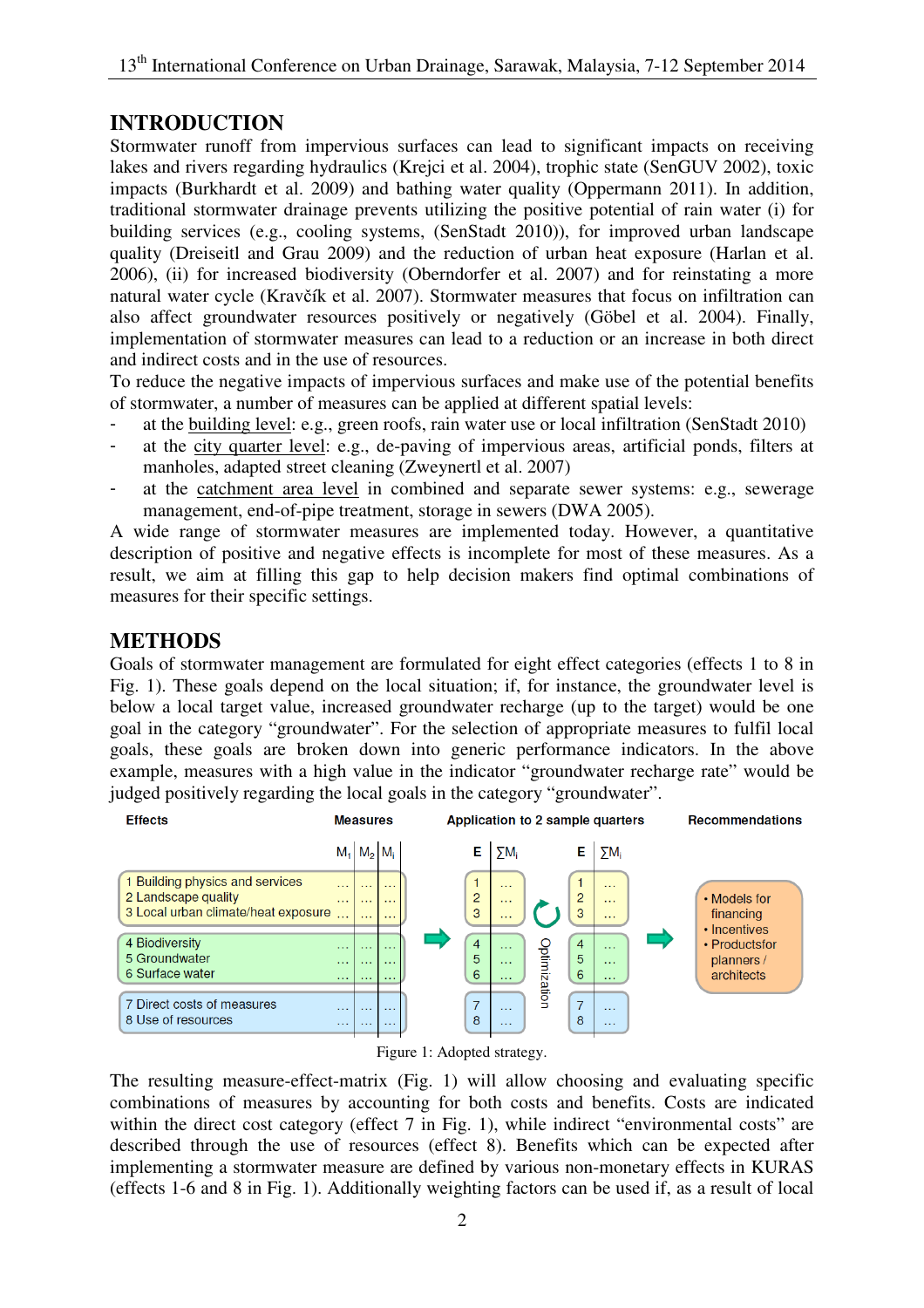settings/stake holder preferences, not all effects are equally important for a decision. Final comparison can be done by highlighting the impacts of single categories to decision makers or by calculating a combined value, such as the ratio between "mean benefit" and the cost of each combination of measures. The procedure will be demonstrated for specific combinations of measures for two sample city quarters in Berlin, including an optimization step via stakeholder involvement. Experiences will be translated into recommendations and applied products (such as guidelines or software tools) for planners and architects (Fig. 1).

# **RESULTS AND DISCUSSION**

#### **Definition of indicators**

 In the following section, local goals and related performance indicators for single measures are described for the eight effect categories in Fig. 1 (see also overview in Table 1).

| <b>Effect</b>   | <b>Goals of stormwater management</b>                | Performance indicators for single measures [unit]                          |
|-----------------|------------------------------------------------------|----------------------------------------------------------------------------|
| category        | (depending on local situation)                       | (generalizable)                                                            |
| <b>Building</b> | Benefits from stormwater use for                     | • Rainwater recycling and reuse for service water [%]                      |
| physics and     | inhabitants of buildings                             | • Energy saving from cooling (or heating) [kWh m <sup>-2</sup> $a^{-1}$ ]  |
| services        |                                                      |                                                                            |
| Landscape       | Structural richness                                  | • Variance in microrelief [m]                                              |
| quality         |                                                      | · Variance in plant height [m]                                             |
|                 |                                                      | • Dry plant volume [kg $m^{-2}$ ]                                          |
|                 |                                                      | • Proportion of open water surfaces [%]                                    |
|                 | Usability                                            | Scale from 0-3: no to high added usability (see text for details)          |
| Urban           | Increase in thermal comfort (via                     | • Evaporation rate $[\%]$                                                  |
| climate         | Predicted Mean Vote, Universal                       | • Green volume per connected impervious area $\lceil m^3 m^2 \rceil$       |
|                 | Thermal Climate Index or number of                   | · Surface albedo [-]                                                       |
|                 | hot days/tropical nights)                            |                                                                            |
| Biodiver-       | Species diversity                                    | $\alpha$ - and $\beta$ -diversity (floristic and faunistic) [# of species] |
| sity            | Habitat diversity                                    | Structural diversity of vegetation [[# of different elements]              |
|                 | Habitat connectivity                                 | Average distance between measures [m] and species dispersal                |
|                 |                                                      | among measures [%]                                                         |
|                 | Rare species occurrence                              | Proportion of rare species [%]                                             |
| Ground-         | Local groundwater level target                       | Change in groundwater recharge rate [mm]                                   |
| water           | Avoid deterioration of groundwater                   | Change in electric conductivity, chloride, sulphate, zinc and bio-         |
|                 | quality                                              | cide concentrations [%]                                                    |
| Surface         | Combined sewer systems:                              |                                                                            |
| water           | Reduction of CSO impacts (hydrau-                    | Reduction of one-year peak runoff rate $[\%]$ (compared to situation       |
|                 | lic, oxygen and ammonia stress)                      | without the measure)                                                       |
|                 | Separate sewer systems:                              |                                                                            |
|                 | Reduction of hydraulic stress                        | Reduction of one-year peak runoff rate $[\%]$ (compared to situation       |
|                 |                                                      | without the measure)                                                       |
|                 | Reduction of eutrophication                          | Reduction in P and N loading [%] (depending on total annual flow           |
|                 |                                                      | reduction and/or cleaning effect)                                          |
|                 | Reduction of sediment contamination                  | Reduction in TSS loading [%] (depending on total annual flow               |
|                 |                                                      | reduction and/or cleaning effect)                                          |
|                 | Flooding (both separate and combined sewer systems): |                                                                            |
|                 | Support flood prevention                             | Reduction of 30-year peak runoff rate $[\%]$ (compared to situation        |
|                 |                                                      | without the measure)                                                       |
| Direct costs    | Minimize costs                                       | Present value of annual costs per connected impervious area                |
|                 |                                                      | $[{\rm \epsilon yr}^1 \, {\rm m}^2]$                                       |
| Resource        | Minimize indirect environmental                      | • Cumulative energy demand of non-renewable fuels [MJ $m^{-2}$ ]           |
| use             | impacts                                              | • Abiotic resource depletion of minerals [kg Fe-eq m <sup>-2</sup> ]       |
|                 |                                                      | • Global warming potential [kg $CO_2$ -eq m <sup>-2</sup> ]                |
|                 |                                                      | all per connected impervious area                                          |

Table 1: Goals and quantitative performance indicators for stormwater measures

 *Building physics and services.* Globally, the building sector is responsible for more than 1/3 of the total resource and 40% of the total energy consumption (UNEP, 2007 in: www.zebistis.ch). Centralized water supply and wastewater disposal can cause high monetary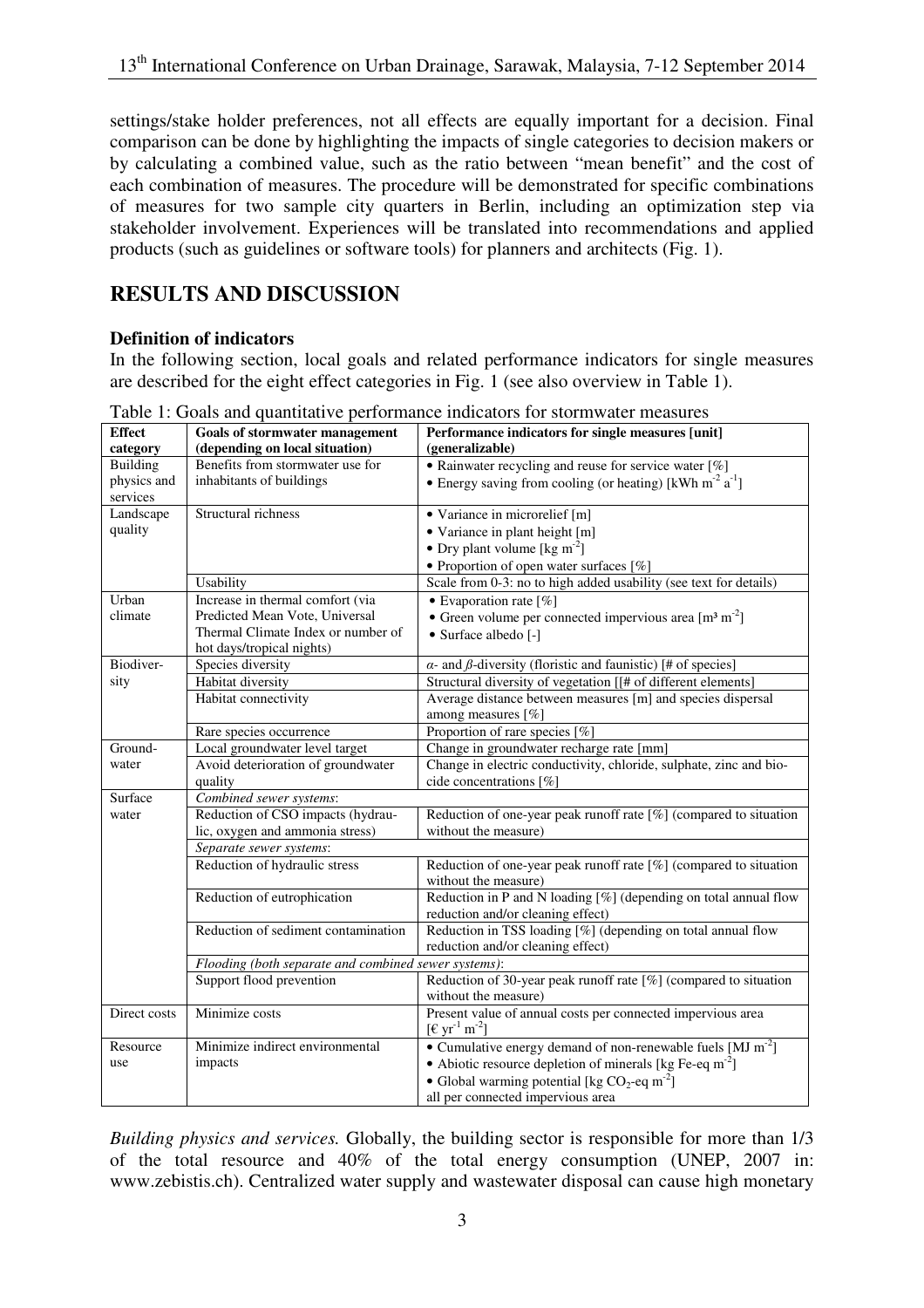and environmental costs. Buildings are a main source for rainwater discharge into sewerage systems. Stormwater measures at the building level can reduce or even stop (zero emission strategy) such environmental impacts (see categories "groundwater" and "surface water" below) and improve local climate through evaporation (see category "urban climate" below). Rainwater can also be used directly (in toilets, gardens, etc.) or indirectly to cool and heat buildings in the process of evaporation and condensation-absorption as demonstrated in the WaterGy prototype in Berlin-Dahlem (www.watergy.de). This use can lead to a direct benefit for inhabitants through water and energy savings (Schmidt 2010a). The extent of this benefit can be measured through the indicators (i) rainwater recycling and reuse for service water [%], covering all types of rainwater usage, and (ii) energy saving [kWh m<sup>-2</sup> a<sup>-1</sup>] for rainwater based cooling or heating systems.

 *Landscape quality.* Measures of stormwater management can enhance quality and aesthetics of urban landscapes/open spaces. Here, we focus on measures that form parts of the urban green infrastructure, such as green roofs or rain gardens (i.e. summary term for a variety of single or combined measures on ground level, ranging from simple infiltration systems, over vegetated plots to wetlands and open water surfaces). Stormwater management systems will be evaluated by custom utility analysis based on the description of design (i.e. structural richness) and accessibility/usability. Though the effects depend on the ensemble of the measure(s) in their specific surroundings, the potential to increase the landscape quality can also be classified for single measures based on generic performance indicators: Structural richness can be quantified in terms of microrelief, the variety in plant height (from moss to trees), plant volume and the proportion of open water surfaces. Usability will be evaluated on a scale from 0 to 3, based on the following criteria:

- • 0 (no added usability): impervious area
- 1 (low): visually attractive (e.g. an inaccessible reed area in a court yard)
- • 2 (medium): accessible for limited use (e.g. dedicated walkways and sitting areas within green infrastructure)
- 3 (high): optimized for use (e.g. boating on artificial pond or playground on infiltration system)

 Biodiversity also adds to the value of a landscape for plants and animals (see category "biodiversity" below).

 *Local urban climate/heat exposure.* Heat exposure can be significant in densely built-up urban areas. Heat is directly described by the air temperature at different levels (e.g. air temperature at 2 m height for pedestrians). The extent of adverse effects from heat exposure is evaluated in terms of human perception, i.e. based on the number of hot days  $(> 30 \degree C)$  or tropical nights  $(> 20 \degree C)$  at a certain location. The thermal comfort is defined by the human heat balance and its thermophysiological principles, which can be calculated as a function of air and radiation temperature, humidity and wind speed (VDI 2008). Examples are the Predicted Mean Vote (PMV) and the Universal Thermal Climate Index (UTCI).

 Measures of stormwater management can reduce heat exposure, i.e. lead to a reduction in the number of hot days/tropical nights and therefore reduce thermal discomfort for humans. Performance indicators are primarily related to an increase in evaporation, measured by the evaporation rate (in relation to surface runoff and groundwater recharge) compared to the natural environment (Kravčík et. al 2007; Schmidt 2010b) and the green volume of a measure per connected impervious area. In addition the albedo of measures influences their heat absorption.

 *Biodiversity.* Urban landscapes can harbour high floristic and faunistic biodiversity and provide novel habitats for rare and endangered species. Beyond its intrinsic value,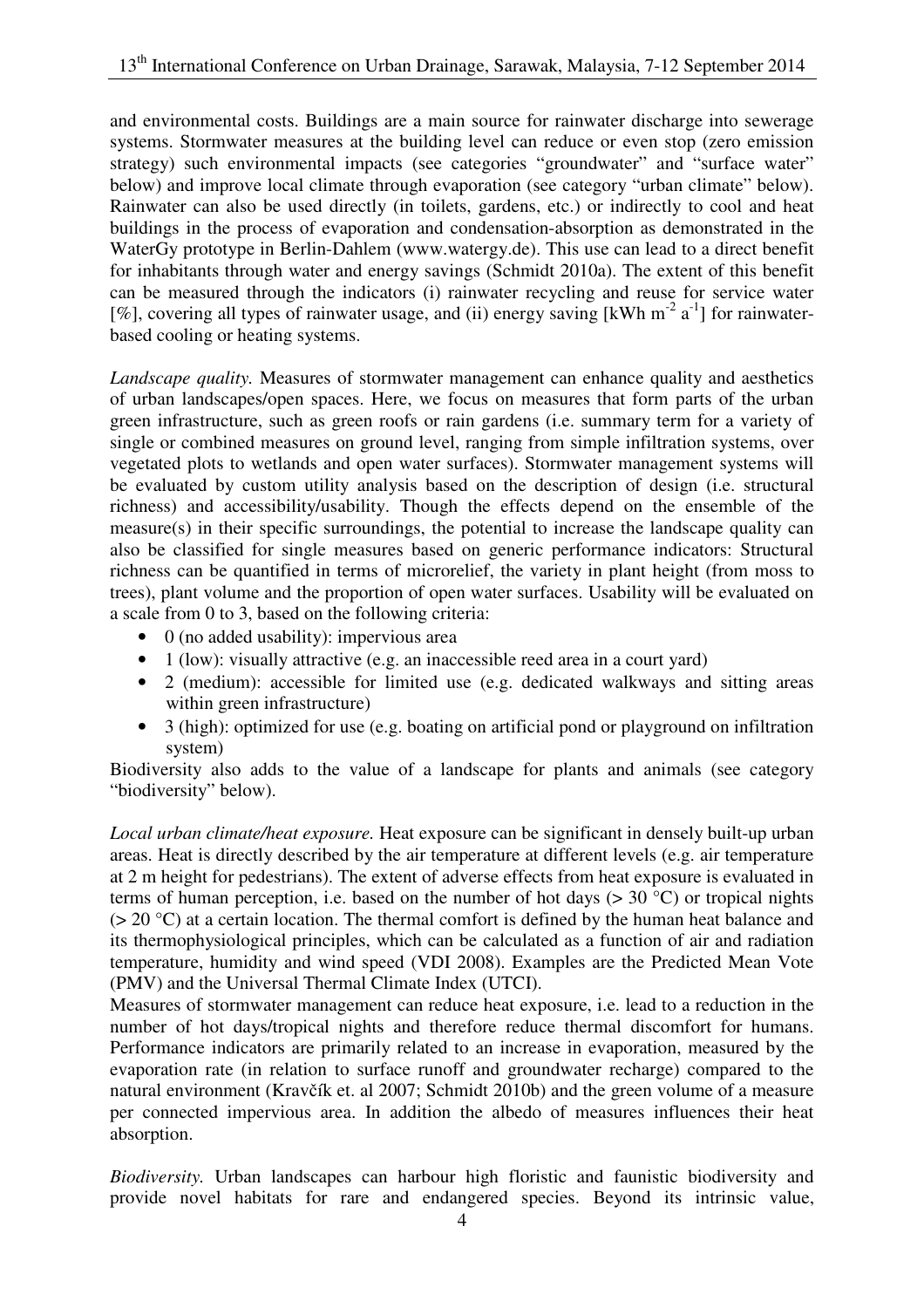biodiversity facilitates and supports a large set of urban ecosystem services, partially linked to enhanced "landscape quality" (see above). For instance, Fuller et al. (2007) showed that species rich urban parks increase psychological wellbeing. Species and structurally rich vegetation along roadsides enhance air quality (e.g. Weber et al. 2014a) and increase attractiveness of open spaces (e.g. Weber et al. 2008; Weber et al. 2014b).

 We address the genetic, species, ecosystem and functional level of biodiversity with a set of indicators to characterize biodiversity effects of different stormwater measures: Species diversity will be assessed by the indicators *α-* and *ß*-diversity, derived from floristic and faunistic surveys on implemented stormwater measures. The potential of these measures to provide habitats for rare and endangered species within the urban matrix will be estimated by the proportion of rare and endangered species. The provision of *novel urban habitats* will be estimated by the proportion of neobiota within the species pool. Structural diversity of vegetation will be used as a proxy to assess habitat diversity. Furthermore we analyse the degree of connectivity between these habitats and neighbouring urban green structures and the dispersal mode of the species pool to address fragmentation, isolation or stepping stone effects within urban landscapes. We analyse the influence of local parameters, different technologies and design variation on biodiversity patterns in order make recommendations to increase the biodiversity-friendliness of these measures.

 *Groundwater.* Groundwater quantity and quality is affected by stormwater management measures which involve infiltration, such as the transformation of impervious to pervious surfaces or infiltration through trenches or swales. Regarding groundwater quality, the general target is to prevent deterioration (EU 2000; BBodSchV 1999; GrwV 2010). Accordingly, effects will depend on the source water quality (roof runoff, streets, etc.) and the quality of the ambient groundwater. Regarding quantity, an increased groundwater recharge could have both positive or negative effects depending on site conditions, reference status and local water table goals. Performance indicators for the selection and evaluation of measures based on local goals are (i) groundwater recharge rate [mm] with/without the measure for quantitative assessment and (ii) measure-induced changes [%] in the indicators electric conductivity (EC) and chloride, sulphate and zinc (as a representative for heavy metals) concentrations. In addition, two biocides associated with building materials – Mecoprop and Terbutryn – are considered, though complete quantification for all stormwater measures is not expected.

 *Surface water.* In densely built-up urban areas stormwater runoff can have a major impact on receiving lakes and rivers. Among the most prevalent negative impacts related to stormwater discharges are hydraulic stress due to increased flow velocities (Borchardt 1992, Krejci et al. 2004), eutrophication due to nutrient loadings (Borchardt et al. 2003), sediment contamination due to particle-bound toxic substances such as heavy metals and, particularly in the case of combined sewer systems, depressions in dissolved oxygen (Riechel et al. 2010, Lammersen 1997) and elevated ammonia concentrations (Krejci et al. 2004, Lammersen 1997). In the case  of *combined sewer systems*, surface water bodies are only affected by combined sewer overflows (CSO), which typically occur during major rain events. As a result, peak runoff reduction during a 1-year rain event is considered as a sole indicator for both hydraulic and pollution-based impacts.

 In the case of *separate sewer systems*, hydraulic stress depends also on runoff peaks (1-year events), whereas pollutant loadings can also be relevant for less intense rainfall events and are therefore assessed on a larger temporal scale. As an example, the annual retention of total suspended solids (TSS) is chosen as an indicator since it represents a large portion of degradable organic matter, heavy metals and pathogens. Finally the eutrophication potential is assessed based on the loads of total phosphorus (P) and nitrogen (N) emitted with and without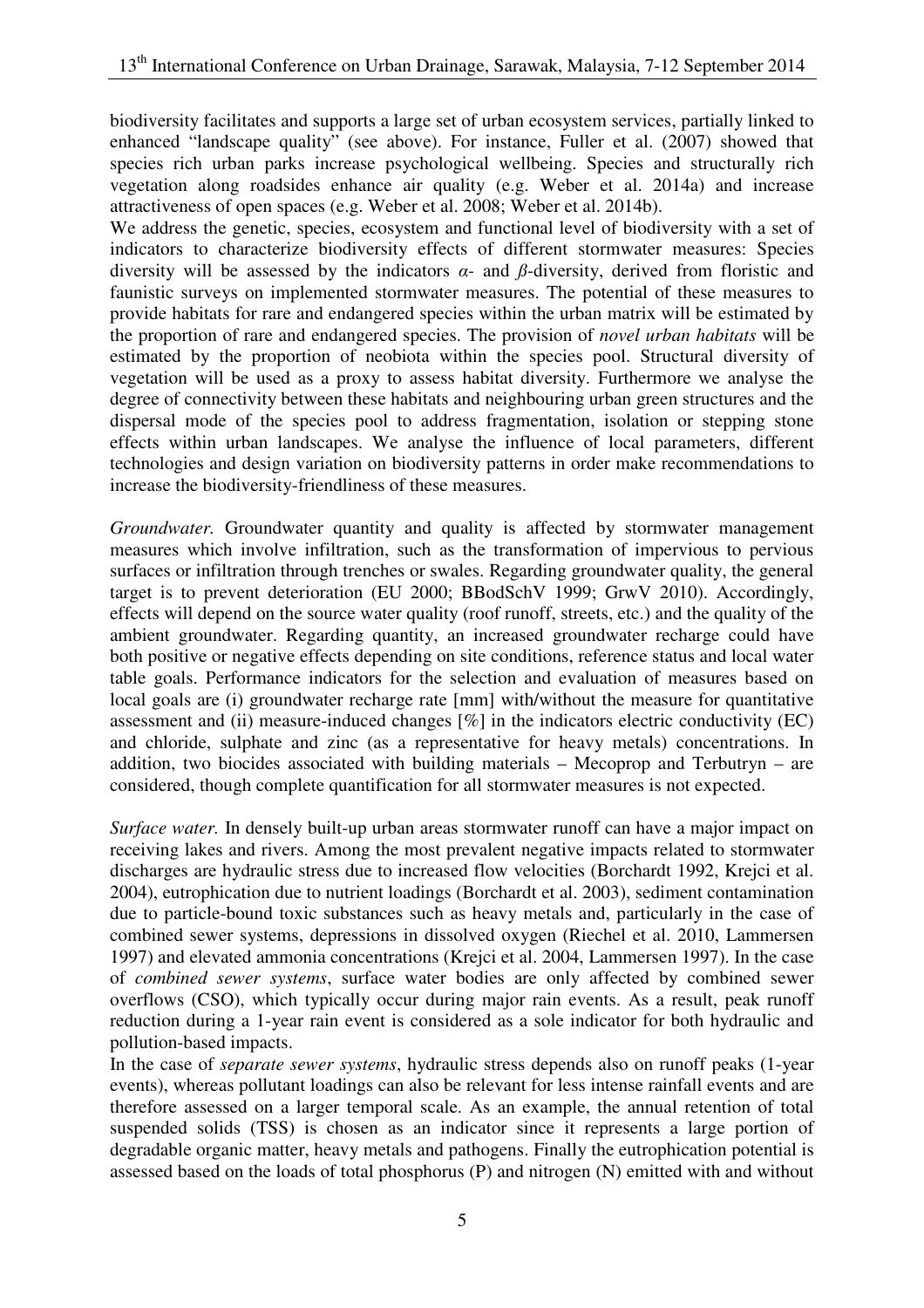the respective measure. In addition, the removal efficiency for the two selected biocides is quantified (see also category "groundwater" above).

 Although not in the focus of this work, the retention capacity of stormwater measures for flood prevention during extreme rain events (30-year event) is added for the sake of completeness.

 *Direct cost.* The implementation and operation of stormwater measures obviously involves direct costs. Apart from differences in absolute numbers, the relative extent of investment expenditures (including planning, land acquisition and construction) and operation expenditures (including personnel, maintenance and energy) may vary significantly among measures. As a result both investment and operational cost must be considered. Since stormwater measures have a long lifetime (e.g. infiltration systems  $\geq 15$  years, sedimentation basins  $\geq$  50 years), it is necessary to account for these costs over the lifetime of a measure. Here, all future investment and operational expenditures for a stormwater measure are summed in one indicator called "present value of annual costs", following the dynamic cost comparison approach by DWA and DVGW (2012). To allow comparison between measures of variable size, the indicator relates to the connected impervious area. The defined indicator can serve as a decision criterion to identify potentially cost-minimal solutions for future stormwater management.

Use of resources. Apart from their intended effects on the environment described above, measures for stormwater management affect the environment indirectly, since they require additional resources for infrastructure, operation and maintenance, e.g. building materials or electricity for pumping. Using the method of Life Cycle Assessment (ISO 14040/44 2006), all direct and indirect resource usages will be collected based on typical design features and assessed for environmental impacts concerning both the use of limited natural resources (e.g. fossil fuels, ores) and associated emissions (e.g. greenhouse gases). Measures will be evaluated with three indicators describing the cumulative energy demand of non-renewable fuels (VDI 1997), abiotic resource depletion of minerals (Goedkoop et al. 2009), and global warming potential. Similarly to "direct costs", indicators are calculated by year and connected impervious area.

#### **Exemplary evaluation of indicators**

 The exemplary results in Fig.2 for effect 6 "surface water" (indicators: retention of N and P loading in a separate sewer system) and effect 7 "direct costs" (indicator: present value of annual costs) show two main points:

- 1. The chosen indicators allow pre-selection of measures. For instance the "retention soil filter" is very effective for the retention of P but not for N, whereas for most types of "green roofs" it is the other way round. Costs (excluding purchase of land) are highest for "intensive green roofs". On the other hand, measures at very different spatial scales, such as "retention soil filters" and two types of "infiltration" are similarly expensive per connected impervious area.
- 2. The range of cost and effect can be very large  $(> 100\%$  of the mean), indicating a high dependency on local settings and type of implementation (e.g., fertilized green roofs can be a nutrient source). Measures with low ranges are typically measures with low data availability.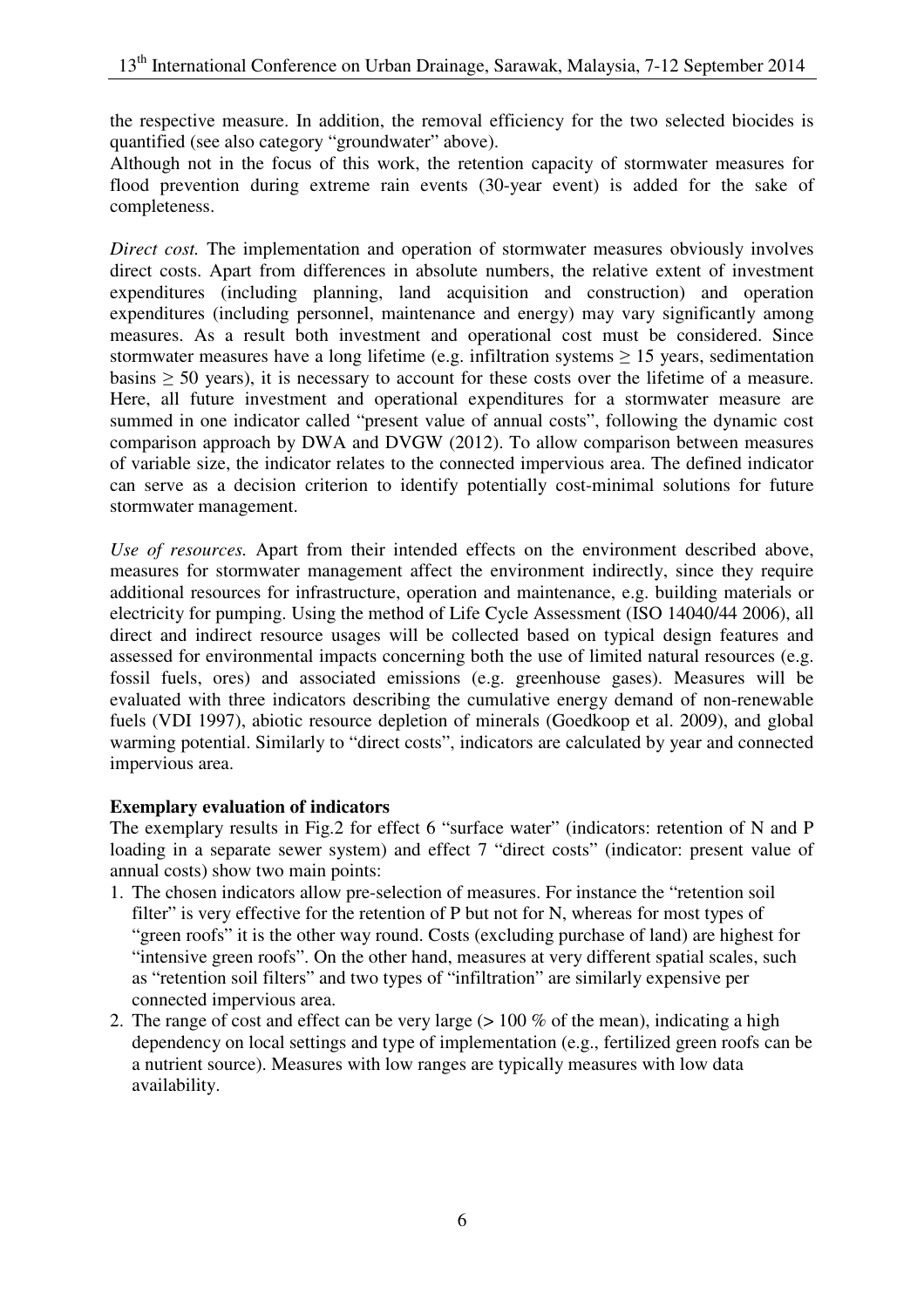

 Figure 2: Average, minimal and maximal performance of selected stormwater measures regarding retention of phosphorus and nitrogen loading and present value of annual costs, including investment and operational costs and excluding land cost (adapted from Mutz et al. 2013).

# **CONCLUSIONS**

- As a first step in establishing a stormwater management strategy, local problems and related goals need to be assessed.
- Secondly, the indicators defined in this study allow a pre-selection of certain measures based on their ability to achieve these goals (e.g. reinstate a more natural hydrological cycle via measures that favor either evaporation or infiltration).
- • To be applicable for a wide range of situations, more than one indicator needs to be considered for most effects (e.g. for effect 6 "loadings to surface water", nutrient retention should be complemented by indicators on hydraulics, hygiene, toxicity, etc.).
- reduce their uncertainty. Finally, suggested combinations of measures should be reviewed by local stake holders. As a third step, effects of measures must be evaluated for a specific city quarter to

### **ACKNOWLEDGEMENT**

 The presented results were established within the projects KURAS and Nitrolimit, mainly funded by the German Ministry of Education and Research (BMBF) in the framework of the FONA (Research for Sustainable Development) initiative. The projects are co-financed by contributions of the participating SMEs and large-scale enterprises. KWB received co-financing from Veolia Water and Berliner Wasserbetriebe.

#### **REFERENCES**

BBodSchV. 1999. Bundes-Bodenschutz- und Altlastenverordnung (BBodSchV): 34.

- Borchardt, D. 1992. Wirkungen stoßartiger stofflicher und hydraulischer Belastungen auf ausgewählte Fließgewässerorganismen? Wasser-Abwasser-Abfall 10: 174.
- Borchardt, D., B. Bürgel, A. Durchschlag, O. Grimm, M. Grottker, M. Halle, P. Podraza, D. Schitthelm, and M. Uhl. Niederschlagswassereinleitungen unter Berücksichtigung örtlicher Verhältnisse. Bund der Ingenieure für Wasserwirtschaft, Abfallwirtschaft und Kulturbau e.V. Uhl. 2003. Ableitung von immissionsorientierten Anforderungen an Misch- und
- Burkhardt, M., Junghans, M., Zuleeg, S., Schoknecht, U., Lamani, X., Bester, K., Vonbank, R., Simmler, H., and Boller, M. 2009. Biocides in building facades - Ecotoxicological effects, leaching and environmental risk assessment for surface waters. Umweltwissenschaften und Schadstoff-Forschung 21: 36-47.

Dreiseitl, H., and Grau, D. 2009. Recent Waterscapes. Birkhäuser